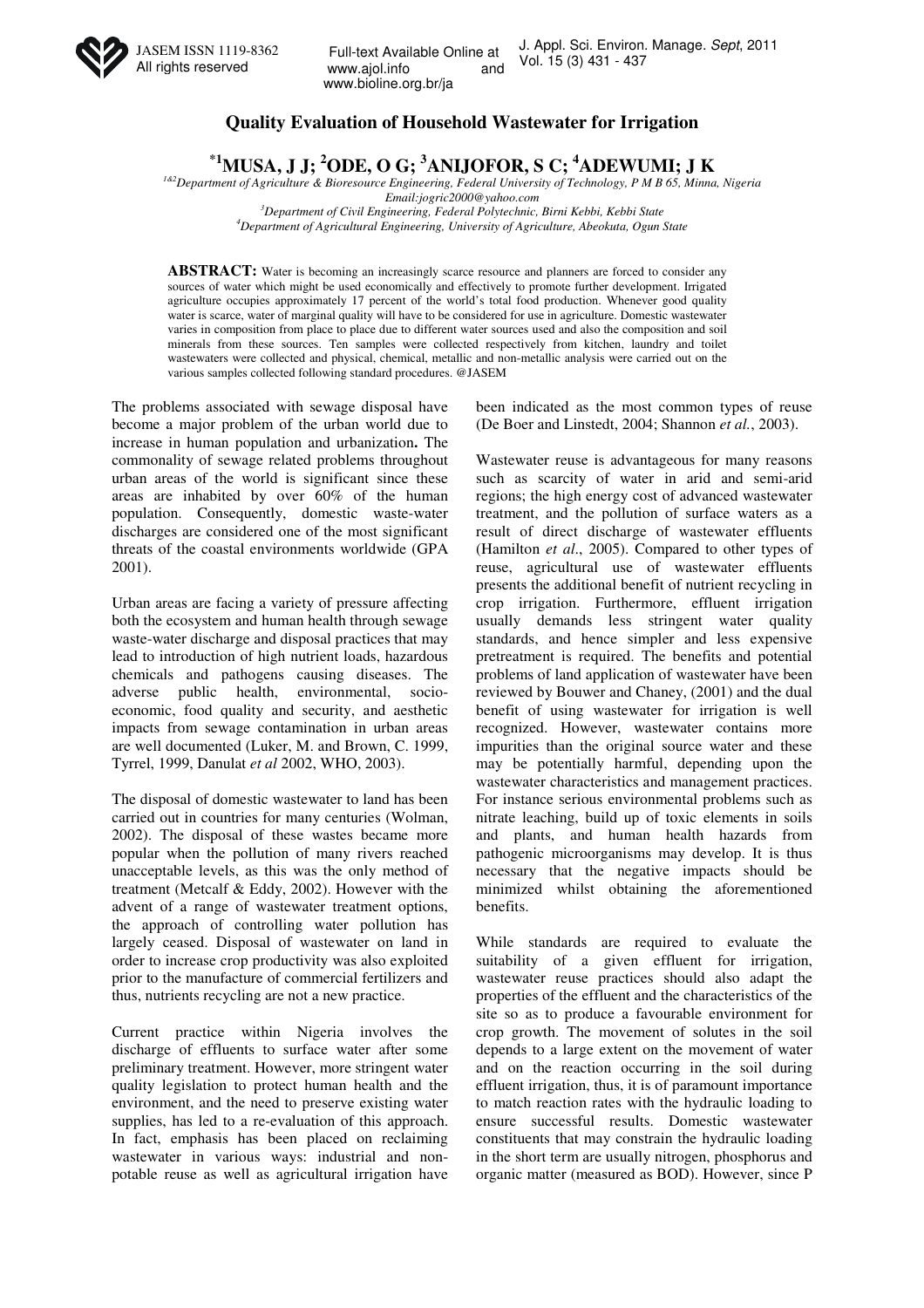and BOD can be assimilated or retained in the root zone, nitrogen remains the limiting parameter (Bayes *et al.*, 2003). Consequently, the selection of an adequate irrigation rate in relation to the nitrogen content of the effluent is a major decision affecting crop production and the impact of wastewater reuse on the environment. Yet, there is an increasing need for efficient management of crops and soils under different effluent application rates. Nutrient uptake by plants is an important factor influencing the choice of such applications. Thus, an improved knowledge of the patterns of nitrogen uptake and utilization is essential to optimize wastewater reuse. Further, management practices based on an understanding of the transformations in wastewater irrigation systems can help increase crop yields and minimize pollution by maximizing the efficiency of nitrogen use.

The disposal of effluent from conventional septic tanks, aerated wastewater treatment systems (AWTS) and sewage treatment works (STW) has the potential to cause serious problems in our environment and more particularly to the soils to which ultimate disposal occurs. The concentration and composition of household chemicals in domestic wastewater are poorly controlled and the usage, by type and quantity is decided upon through arbitrary non-scientific decisions. Sodium, a common constituent in domestic wastewater, remains in ionic form and is not removed by precipitation and filtration processes available in on-site or STW treatment. The effect of sodium on the dispersive properties of soil is well documented (Patterson, 2003).

As urban and industrial development increases, the quantity of waste generated also increases. Wastewater contains a large number of potentially harmful compounds capable of causing the pollution of a watercourse when they are discharged directly into it. Serious damage might result to the death of many forms of life, which inhabit this water. In addition to the watercourse utilized by man, either as a source of potable water or for washing or bathing would present potentials risk for the transmission of large number of water-related disease. To ensure that such problems are avoided or minimized, attention should be paid to the management of our aquatic resources and also of the pollutants, which enter them (Walton 2002).

Domestic wastewater, poses a major environmental problem that requires money and energy to be spent for appropriate treatment and disposal. This is due to the obnoxious manner of the decaying organic matter and the pathogenic organism they habour. However, since domestic wastewater contains beneficial constitutes, their reclamation would not only conserve potable water supplies, but also helps to protect the quality of the environment (Tebbutt, 2004).

The use of domestic wastewater for irrigation is advantageous for many reasons such as water conservation, ease of disposal, nutrient utilization and avoidance of surface water pollution. On the other hand, it must be bored in mind that although the soil is an excellent adsorbent for most soluble pollutants, domestic wastewater must be treated before they can be used for crop irrigation to prevent risk to both public and the environment.

The aim of this study is to determine the properties (Physical, Chemical, BOD, Metallic and Non-Metallic) of domestic wastewater in urban areas in Niger State, Nigeria and to determine the effect of these constituent compounds or elements on the soil and its properties.

## **MATERIALS AND METHOD**

Niger State with Minna as the State capital is one of the major States growing in the north central area of Nigeria which is known for its agricultural activities.

In studying the Quality of Domestic Wastewater and its reuse for agriculture activities in Niger State, ten samples were collected respectively from kitchen, laundry and that of the toilet wastewaters were collected using standard procedures as described by Zamxaka *et al*., (2004). The samples were labeled T, L and K for toilet, laundry and kitchen wastewaters respectively. Physical, chemical, metallic and nonmetallic analysis were carried out on the various samples collected following standard procedures as described by FAO (2004). The parameters examined includes pH, Conductivity, Biological Oxygen Demand (BOD), Chemical Oxygen Demand (COD), Total Hardness, Alkalinity, Sodium, Potasium, Magnesium, Manganese, Copper, Zinc, Iron and Lead. Electrical conductivity was measured using a conductivity meter. The chloride, total hardness and total alkalinity were estimated by the standard methods of water and waste water (Gupta *et al*., 2009).

## **RESULTS AND DISCUSSION**

The results of the analysis carried out are presented in Tables 1, 2 and 3 respectively for the various type of wastewater samples considered for this study.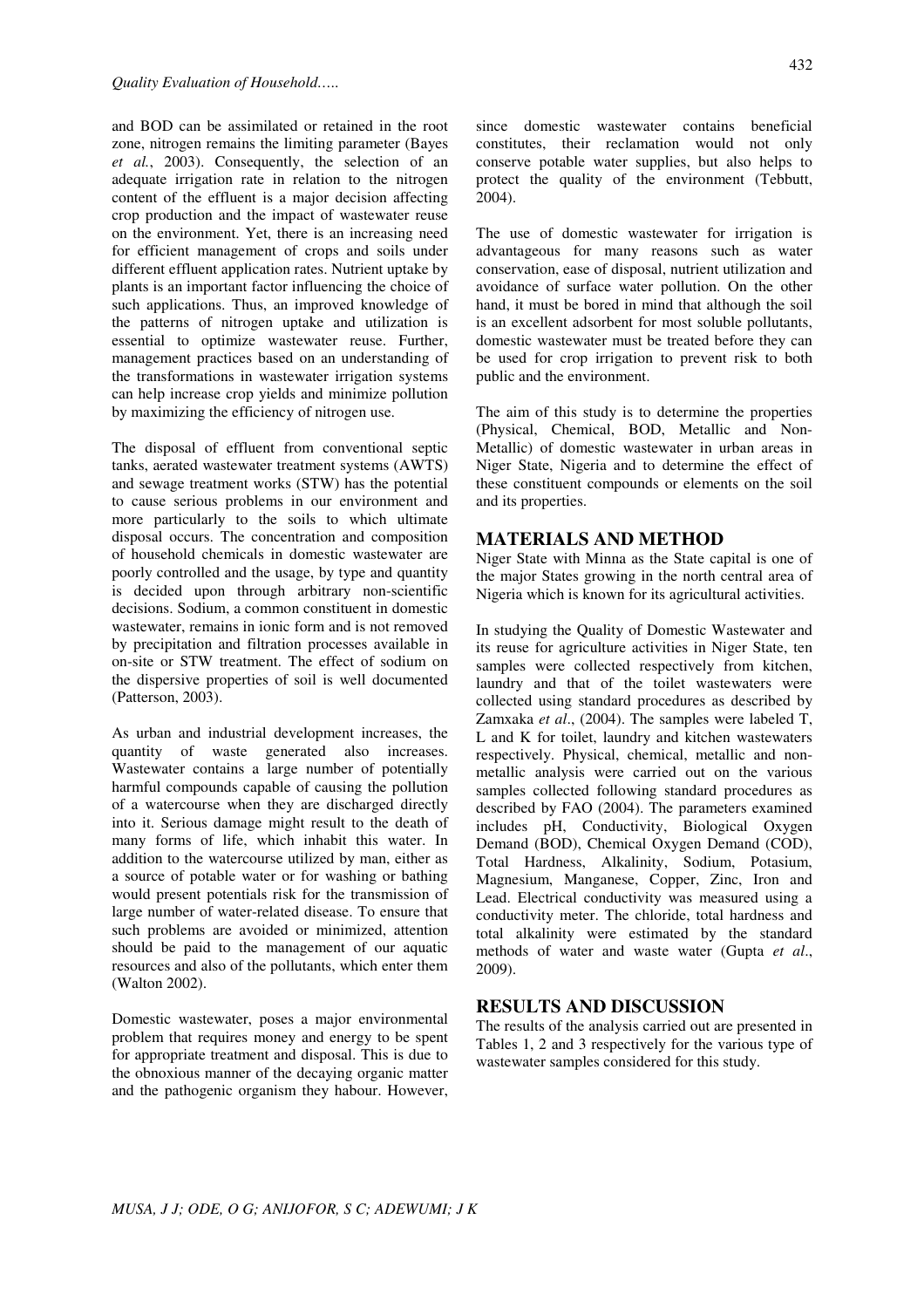**Table 1**: Result for the ten samples of Toilet wastewater (T) TH =Total Hardness; Alk = Alkalinity (mg/L)

| S/             | Parameters               | Samples T |       |               |       |       |       |        |        |        |        |         |
|----------------|--------------------------|-----------|-------|---------------|-------|-------|-------|--------|--------|--------|--------|---------|
| N <sub>o</sub> |                          | А         | B     | $\mathcal{C}$ | D     | E     | F     | G      | H      |        |        | Average |
|                | pΗ                       | 6.3       | 5.7   | 6.4           | 6.5   | 6.7   | 6.67  | 6.73   | 5.23   | 9.43   | 9.79   | 6.92    |
| 2              | Con (dS/cm)              | 7.9       | 6.6   | 6.5           | 5.3   | 7.5   | 8.6   | 7.845  | 7.654  | 8.756  | 7.946  | 7.46    |
| 3              | $BOD$ (mg/ $l$ )         | 126       | 134   | 143           | 125   | 125   | 126   | 124    | 119    | 122    | 123    | 126.7   |
| $\overline{4}$ | $COD$ (mg/ $l$ )         | 192.5     | 191.8 | 191.9         | 191.8 | 191.9 | 191.7 | 191.68 | 191.52 | 190.98 | 192.34 | 191.8   |
| 5              | TH(mg/L)                 | 76        | 78    | 79            | 76    | 76.5  | 77    | 76.8   | 74     | 75     | 78     | 76.63   |
| 6              | Alk $(mg/l)$             | 215       | 216   | 218           | 218   | 220   | 214   | 213    | 216    | 215    | 212    | 215.7   |
| $\overline{7}$ | Na $(mg/l)$              | 143.9     | 138.  | 141.9         | 140.6 | 142.3 | 143.7 | 143.89 | 142.99 | 143.98 | 143.82 | 142.55  |
| 8              | $K$ (mg/ l)              | 48.3      | 44.22 | 41.6          | 50.01 | 49.7  | 48.3  | 48.29  | 48.44  | 47.49  | 48.98  | 47.5    |
| 9              | $Mg$ (mg/l)              | 16.3      | 11.2  | 13.2          | 17.5  | 14.3  | 15.6  | 14.35  | 15.63  | 13.45  | 12.98  | 14.4    |
| 10             | $\text{Mn}$ (mg/ l)      | 0.05      | 0.1   | 0.2           | 0.3   | 0.3   | 0.08  | 0.10   | 0.20   | 0.18   | 0.19   | 0.17    |
| 11             | $Cu$ (mg/ l)             | 0.1       | 0.4   | 0.6           | 0.8   | 1.1   | 1.3   | 0.56   | 0.87   | 0.97   | 1.01   | 0.788   |
| 12             | Fe $(mg/l)$              | 0.3       | 0.3   | 0.4           | 0.4   | 0.4   | 0.4   | 0.35   | 0.42   | 0.37   | 0.33   | 0.372   |
| 13             | Pb $(mg/l)$              | 0.4       | 0.3   | 0.5           | 0.4   | 0.4   | 0.4   | 0.28   | 0.34   | 0.26   | 0.49   | 0.38    |
| 14             | $\text{Zn}(m\text{g}/l)$ | 4.0       | 4.1   | 4.7           | 3.9   | 4.0   | 4.6   | 4.5    | 4.8    | 4.2    | 3.4    | 4.22    |

**Table 2**: Results for the ten samples of Kitchen wastewater (K)

| S/             | Parameters               | Samples K |        |        |        |        |        |        |        |        |        |         |
|----------------|--------------------------|-----------|--------|--------|--------|--------|--------|--------|--------|--------|--------|---------|
| N <sub>o</sub> |                          | A         | B      | C      | D      | E      | F      | G      | H      |        |        | Average |
|                | pΗ                       | 5.69      | 5.65   | 5.62   | 5.67   | 5.76   | 5.45   | 5.68   | 5.68   | 5.69   | 5.71   | 5.66    |
| 2              | Con (dS/cm)              | 2.560     | 2.479  | 2.539  | 2.547  | 2.562  | 2.567  | 2.576  | 2.564  | 2.559  | 2.557  | 2.551   |
| 3              | $BOD$ (mg/ $l$ )         | 48        | 48.70  | 48.12  | 48.13  | 47.96  | 48.01  | 48.05  | 48.98  | 48.02  | 49.51  | 48.348  |
| 4              | $COD$ (mg/ $l$ )         | 124.12    | 123.87 | 124.02 | 124.11 | 124.11 | 124.14 | 124.08 | 124.13 | 124.07 | 124.09 | 124.074 |
| 5.             | TH(mg/L)                 | 198       | 200    | 199    | 198    | 190    | 197    | 196    | 196    | 197    | 198    | 196.9   |
| 6              | Alk $(mg/l)$             | 480       | 481    | 479    | 487    | 481    | 478    | 479    | 482    | 483    | 481    | 481.1   |
|                | Na $(mg/l)$              | 176.09    | 178.93 | 178.99 | 176.93 | 176.53 | 176.42 | 176.36 | 176.24 | 176.11 | 176.08 | 176.868 |
| 8              | $K$ (mg/ $l$ )           | 62.60     | 62.57  | 62.45  | 62.76  | 61.99  | 63.07  | 63.17  | 62.97  | 62.67  | 62.69  | 62.694  |
| 9              | $Mg$ (mg/l)              | 9.07      | 8.97   | 8.99   | 8.89   | 9.02   | 9.04   | 9.08   | 9.06   | 9.09   | 9.05   | 9.026   |
| 10             | $Mn$ (mg/ $l$ )          | 0.28      | 0.27   | 0.27   | 0.30   | 0.29   | 0.31   | 0.29   | 0.29   | 0.27   | 0.28   | 0.285   |
| 11             | $Cu$ (mg/ l)             | 0.13      | 0.11   | 0.10   | 0.09   | 0.08   | 0.12   | 0.11   | 0.10   | 0.14   | 0.13   | 0.111   |
| 12             | Fe $(mg/l)$              | 0.50      | 0.51   | 0.58   | 0.59   | 0.58   | 0.51   | 0.53   | 0.52   | 0.50   | 0.48   | 0.53    |
| 13             | Pb $(mg/l)$              | 0.3       | 0.2    | 0.3    | 0.28   | 0.31   | 0.34   | 0.29   | 0.32   | 0.30   | 0.31   | 0.295   |
| 14             | $\text{Zn}(m\text{g}/l)$ | 4.5       | 4.8    | 4.6    | 4.2    | 4.3    | 4.9    | 4.6    | 4.7    | 4.4    | 4.3    | 4.53    |

**Table 3**: Results for ten samples of Laundry wastewater (L)

| S/             | Parameters               | Samples L |        |               |        |        |        |        |        |        |        |         |
|----------------|--------------------------|-----------|--------|---------------|--------|--------|--------|--------|--------|--------|--------|---------|
| N <sub>0</sub> |                          | A         | B      | $\mathcal{C}$ | D      | E      | F      | G      | Н      |        |        | Average |
|                | pH                       | 4.22      | 4.67   | 5.78          | 4.76   | 4.97   | 4.98   | 4.33   | 4.35   | 4.21   | 4.20   | 4.647   |
| 2              | Con (dS/cm)              | 4.220     | 4.230  | 4.234         | 4.267  | 4.235  | 4.234  | 4.342  | 4.135  | 4.236  | 4.354  | 4.2487  |
| 3              | $BOD$ (mg/ $l$ )         | 66.30     | 65.45  | 67.23         | 67.46  | 65.54  | 65.67  | 67.01  | 68.00  | 67.78  | 67.47  | 66.791  |
| 4              | $COD$ (mg/ $l$ )         | 168.20    | 167.20 | 167.23        | 166.75 | 167.64 | 168.36 | 167.45 | 167.16 | 165.67 | 168.21 | 167.387 |
| 5              | TH(mg/L)                 | 336       | 342    | 340           | 338    | 337    | 329    | 327    | 328    | 342    | 332    | 335.1   |
| 6              | Alk $(mg/l)$             | 426       | 436    | 435           | 426    | 476    | 436    | 425    | 453    | 436    | 427    | 437.6   |
| 7              | Na $(mg/l)$              | 198.32    | 198.22 | 197.47        | 198.22 | 198.45 | 198.56 | 197.07 | 198.06 | 198.27 | 198.46 | 198.11  |
| 8              | $K$ (mg/ $l$ )           | 84.22     | 84.32  | 84.47         | 84.46  | 84.41  | 84.49  | 84.45  | 84.98  | 83.99  | 83.96  | 84.375  |
| 9              | $Mg$ (mg/l)              | 37.36     | 36.79  | 36.75         | 36.98  | 36.96  | 36.94  | 36.99  | 37.25  | 37.34  | 37.39  | 37.075  |
| 10             | $Mn$ (mg/ $l$ )          | 0.02      | 0.01   | 0.02          | 0.02   | 0.10   | 0.07   | 0.01   | 0.02   | 0.03   | 0.02   | 0.032   |
| 11             | Cu (mg/l)                | 0.30      | 0.29   | 0.27          | 0.31   | 0.33   | 0.30   | 0.33   | 0.30   | 0.31   | 0.31   | 0.305   |
| 12             | Fe $(mg/l)$              | 2.80      | 2.82   | 2.79          | 2.78   | 2.77   | 2.87   | 2.81   | 2.84   | 2.82   | 2.81   | 2.811   |
| 13             | Pb $(mg/l)$              | 0.9       | 0.87   | 0.88          | 0.88   | 0.91   | 0.93   | 0.92   | 0.92   | 0.91   | 0.87   | 0.899   |
| 14             | $\text{Zn}(m\text{g}/l)$ | 4.4       | 4.1    | 4.3           | 4.6    | 4.7    | 4.6    | 4.8    | 4.4    | 4.2    | 4.2    | 4.43    |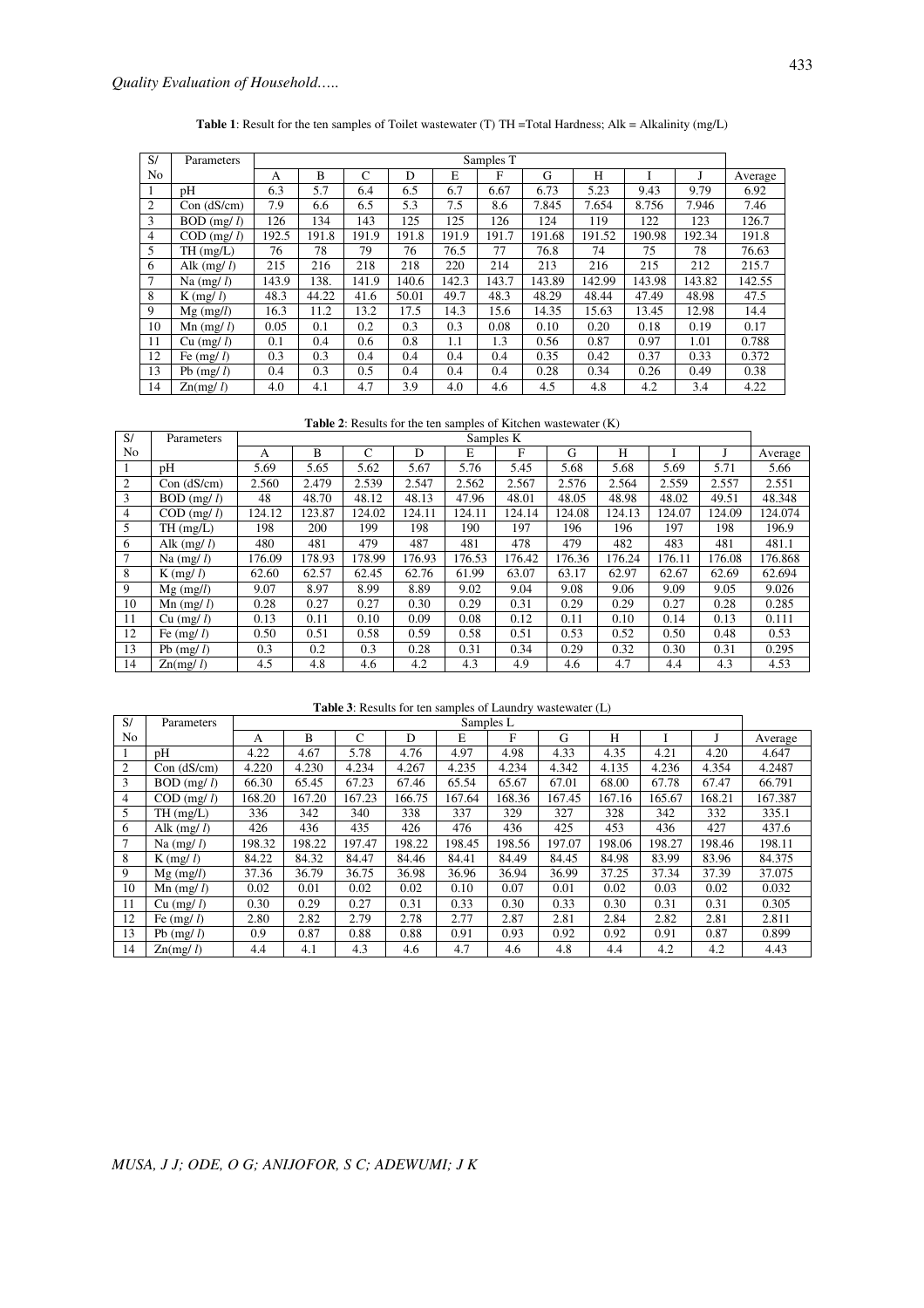**Table 4**: Nigerian water quality standard

| Parameters                                           | Units                | Maximum<br>permissible<br>limit |
|------------------------------------------------------|----------------------|---------------------------------|
| Alkalinity                                           | mg/L                 | 150                             |
| Barium                                               | mg/L                 | 0.7                             |
| Cadmium (Cd)                                         | mg/L                 | 0.003                           |
| Chloride (Cl)                                        | mg/L                 | 250                             |
| Chromium (Cr6+)                                      | mg/L                 | 0.05                            |
| Conductivity                                         | dS/cm                | 1                               |
| Copper $(Cu+2)$                                      | mg/L                 | $\mathbf{1}$                    |
| Cyanide (CN-)                                        | mg/L                 | 0.01                            |
| Fluoride (F-)                                        | mg/L                 | 1.5                             |
| Hardness (as CaCO3)                                  | mg/L                 | 150                             |
| Hydrogen Sulphide (H2S)                              | mg/L                 | 0.05                            |
| Iron $(Fe+2)$                                        | mg/L                 | 0.3                             |
| Lead (Pb)                                            | mg/L                 | 0.01                            |
| Magnesium $(Mg+2)$                                   | mg/L                 | 0.2                             |
| Manganese (Mn+2)                                     | mg/L                 | 0.2                             |
| Mercury (Hg)                                         | mg/L                 | 0.001                           |
| Nickel (Ni)                                          | mg/L                 | 0.02                            |
| Nitrate (NO3)                                        | mg/L                 | 50                              |
| Nitrite (NO2)                                        | mg/L                 | 0.2                             |
| pH                                                   | $\overline{a}$       | $6.5 - 8.5$                     |
| Sodium (Na)                                          | mg/L                 | 200                             |
| Sulphate (SO4)                                       | mg/L                 | 100                             |
| <b>Total Dissolved Solids</b>                        | mg/L                 | 500                             |
| $\text{Zinc}(\text{Zn})$<br>$\rm{COD}$<br><b>BOD</b> | mg/L<br>mg/L<br>mg/L | 3<br>150<br>50                  |

*Source: Nigerian Standard for Drinking Water Quality (2007)* 

A growing awareness of the potential of wastewater reuse for improvement and development of crop production arose in the last decades, with the widespread droughts, while irrigation may be the most obvious response to drought in Niger State and Nigeria at large. The sets of results of wastewater for the various samples are presented in Tables 1, 2, and 3 with the Nigerian Standard for Drinking water Quality presented in Table 4. Averages for each of the parameters are calculated for at the last column of each of the tables.

*pH Quality:* The acidity or basicity of irrigation water is expressed as pH  $\left($  < 7.0 acidic; > 7.0 basic). In Nigeria the same standard for drinking water quality is used as irrigation water quality standard. The

*MUSA, J J; ODE, O G; ANIJOFOR, S C; ADEWUMI; J K*

normal pH range for irrigation water is from 6.0 to 8.5. From results obtained, the average pH for sample T was calculated to be 6.918, which is within the Nigerian water Drinking Quality Standard, thus showing that there was less contamination of sample T. Samples K and Lhad an average value of 5.66 and 4.647 which were both below the recommended standard thus showing that the wastewater produced here is slightly acidic which if applied directly to any irrigated field may affect crops planted in such area.

pH is an indicator of the acidity or basicity of a water, but is seldom a problem by itself. The main use of pH in a water analysis is for detecting abnormal water. An abnormal value is a warning that the water needs further evaluation. Irrigation water with a pH outside the normal range may cause a nutritional imbalance or may contain a toxic ion.

Low salinity water sometimes has a pH outside the normal range since it has a very low buffering capacity. This should not cause undue alarm other than to alert the user to a possible imbalance of ions and the need to establish the reason for the adverse pH through full laboratory analysis. Such water normally causes few problems for soils or crops but is very corrosive and may rapidly corrode pipelines, sprinklers and control equipment.

Any change in the soil pH caused by the water will take place slowly since the soil is strongly buffered and resists change. An adverse pH may need to be corrected, if possible, by the introduction of an amendment into the water, but this will only be practical in a few instances. It may be easier to correct the soil pH problem that may develop rather than try to treat the water. Lime is commonly applied to the soil to correct a low pH and sulphur or other acid material may be used to correct a high pH. Gypsum has little or no effect in controlling an acid soil problem apart from supplying a nutritional source of calcium, but it is effective in reducing a high soil pH (pH greater than 8.5) caused by high exchangeable sodium.

The greatest direct hazard of an abnormal pH in water is the impact on irrigation equipment. Equipment will need to be chosen carefully for unusual water.

*Conductivity (Electrical Conductivity):* Water with electrical conductivity  $(EC_w)$  of only 1.150 ds/m contains approximately 2,000 pounds of salt for every acre foot of water. The most influential water quality guideline on crop productivity is the water salinity hazard as measured by electrical conductivity  $(EC_w)$ . The primary effect of high  $EC_w$  water on crop productivity is the inability of the plant to compete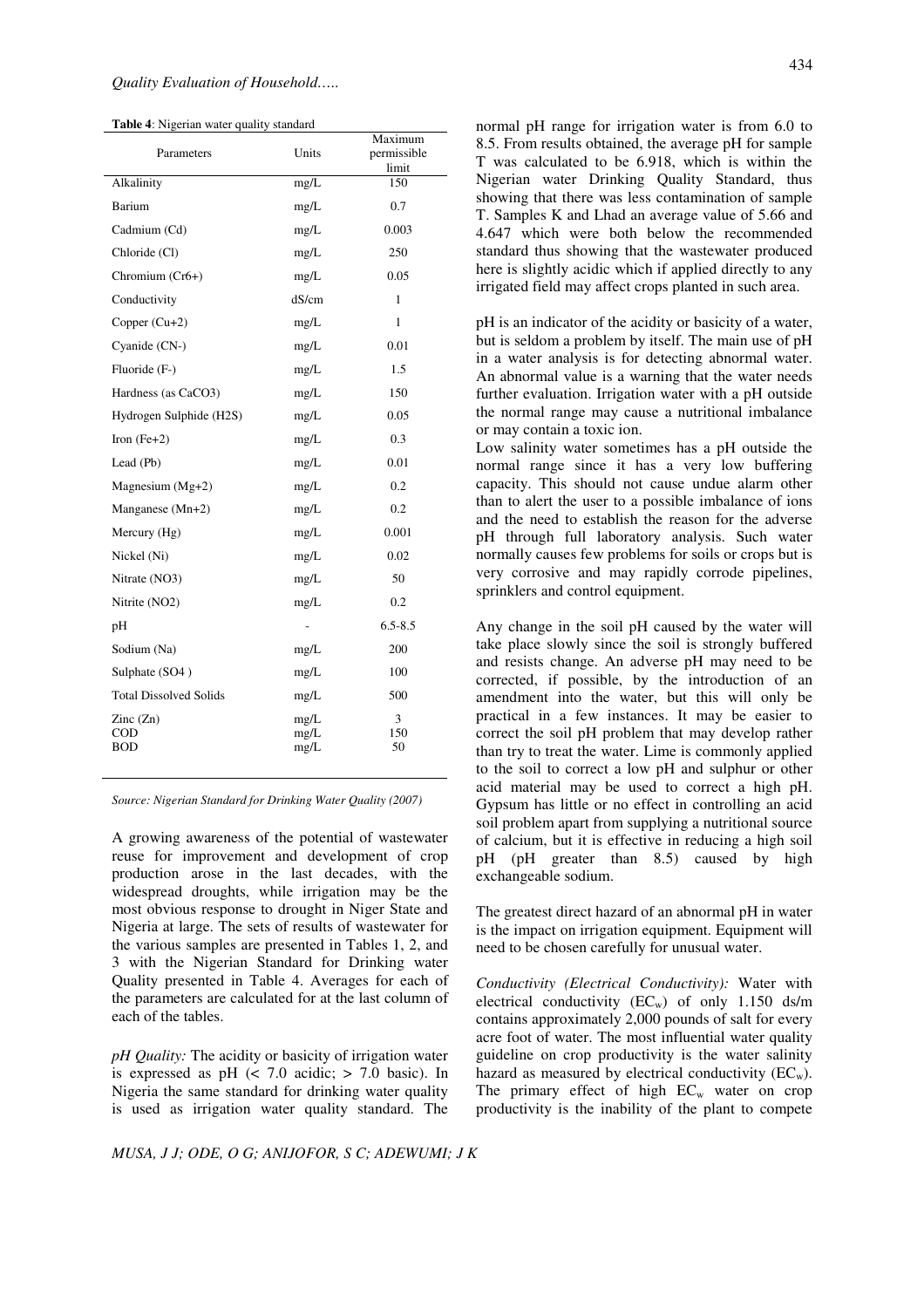with ions in the soil solution for water (physiological drought). The higher the EC, the less water is available to plants, even though the soil may appear wet. Because plants can only transpire "pure" water, usable plant water in the soil solution decreases dramatically as EC increases. The average EC for samples T, K and L are 7.4651, 2.551 and 4.2487 respectively. When compared with the recommended standard of  $4.883.33$ ds/m  $> 3.000$ , it was observed that only sample L fits in. Hence, the wastewater for samples T and K has to undergo at least a primary water treatment to reduce the EC value to a reasonable amount.

*Biological Oxygen Demand (BOD) and Carbon Oxygen Demand (COD):* From the result obtained from the analysis the average BOD and COD of the three (3) samples T, K and L was found to be 126.7 mg/L, 48.348 mg/L and 66.791 mg/L while that of the COD was 191.828 mg/L, 124.074 mg/L and 167.387 mg/L respectively. When these results were compared with the approved standard for drinking water quality in Nigeria, it was observed that only sample K was slightly below standard for BOD, thus making it valuable for irrigation purpose. Samples T and L were found to be higher which does not its usage for irrigation purpose. Only sample K when compared with the standard for COD was within the range for which it had 124.074 mg/L. Thus it making it suitable for use for irrigation purpose while the other two samples will have to be treated before they can be used for irrigation activities.

*Alkalinity:* Alkalinity in wastewater results from the presence of hydroxides, carbonate and bicarbonates of reactive metals like calcium and magnesium. From the results shown in Tables 1, 2 and 3, it was discovered that the average alkalinity for samples T, K and L are 215.7 mg/L, 481.1 mg/L and 437.6 mg/L respectively and when these values were compared with the standard, only sample T was observed to be closest though not within the immediate maximum permissible limit was sample T. This may be as a result of various human waste which must have reacted with each other thus reducing the alkalinity level and it also be said that it will be easier to treat wastewater from sample T for agricultural purpose than the other samples.

*Sodium:* The results showed that the average concentration of Sodium in samples T, K and L were 142.554 mg/L, 176.868 mg/L and 198.11 mg/L respectively. The results obtained were observed to be within the range of the maximum permissible limit of 200 mg/L. Thus implying that wastewater from the three samples can be applied directly to any

*MUSA, J J; ODE, O G; ANIJOFOR, S C; ADEWUMI; J K*

agricultural field. Thus implying that with little or no treatment the wastewater samples was found to be good for irrigation purposes. Though, good soil analysis should be conducted to determine the level of salt in the area these wastewater samples are to be applied.

*Magnesium:* The concentration of magnesium was found to be 14.473mg/L, 9.026mg/L and 37.075 mg/L for samples T, K and L respectively which is below the maximum limit (50mg/l) of water for irrigation and agricultural purposes. Calcium and magnesium, if present in the soil in large enough quantities, will counter the effects of the sodium and help maintain good soil properties. But Crops grown on soils having an imbalance of calcium and magnesium may also exhibit toxic symptoms an imbalance of magnesium and potassium may be toxic, but the effects of both can be reduced by high calcium levels.

*Copper:* Copper, can be toxic or may otherwise adversely affect aquatic life when present above maximum permissible concentrations, although their presence in low amounts is essential to support and maintain functions in aquatic ecosystems. From the Tables 1, 2 and 3, the average concentration of copper samples T, K and L are 0.788 mg/L, 0.111 mg/L and 0.305mg/L respectively. It was observed that only sample K was within the maximum permissible limit of 0.2mg/L.

*Conclusion:* Direct use of domestic wastewater (untreated wastewater) may not be healthy for agricultural purposes expect it undergoes certain wastewater treatment process. Poor quality water may affect irrigated crops by causing accumulation of salts in the root zone, thus affecting the permeability/uptake of water from the soil to the plants. Contaminants in irrigation water when it accumulates overtime in an agricultural soils renders such soils unfit because of the accumulation of salts and other heavy metals present in the soil; thus reducing arable crop farming in agricultural activities. For wastewater in Minna metropolis in Nigeria to be useful for arable crop farming there are several options for which the farmer can use to improve its quality one of which, as described by Patterson (2003) is that the farmers may be the blending of treated sewage with conventional sources of water, canal water or ground water, if multiple sources are available. It is possible that a farmer may have saline ground water and, if he has non-saline treated wastewater, he could blend the two sources to obtain a blended water of acceptable salinity level. Further, by blending, the microbial quality of the resulting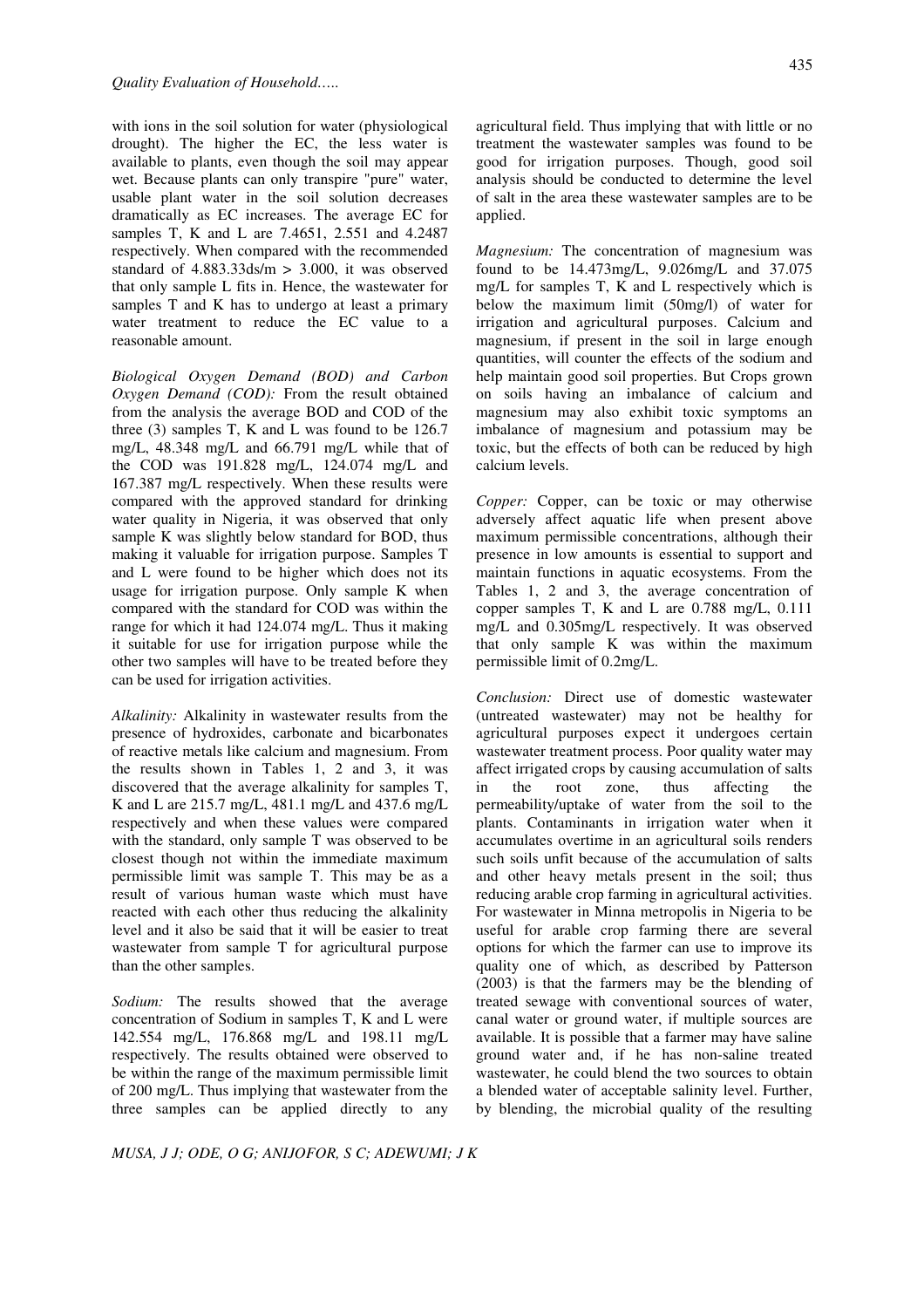mixture could be superior to that of the unblended wastewater.

Another is the creation of on-farm drainage systems to channel away from the farmland excess/ wastewater hence reducing the salinity level and lowering the water table to a desirable level, at which it does not contribute to the transport of salts to the root zone and the soil surface by capillarity.

Another strategy is to use untreated wastewater alternately with treated wastewater, canal water or groundwater, instead of blending. From the point of view of salinity control, alternate applications of the two sources will be superior to blending. However, an alternating application strategy will require dual conveyance systems and availability of the effluent dictated by the alternate schedule of application.

*Recommendation:* In this study, the quality evaluation of domestic wastewater for agricultural purposes, encountered a lot of problems, one of which is the unavailability of proper standard for the quality of water for irrigation and agricultural purposes in Nigeria which has in did lead to the use of that of the drinking water quality standard. Hence, it is therefore recommended

• A standard irrigation water quality standard is made available for us in Nigeria to serve as a guide for the farmers in the country.

Other sources of wastewater are analyzed to enrich the standard that will be provided for use by the various categories of arable farmers.

Mini collection and treatments points should be provided in such a way that it will be close to the farmers. This is to avoid the direct use of such wastewater for agricultural activities.

#### **REFERENCES**

- Bayes C.D., Bache, D.H., and Dickson, R.A. (2003); Land-treatment Systems: Design and Performance with Special Reference to Reed Beds. *Journal of the Institute of Water and Environ. Management,* 3: 588 – 597.
- Bouwer, H. and Chaney, R.L (2001); Land Treatment of Wastewater. *Advances in Agronomy,* 26: 133 – 176.
- Community Wastewater Systems (Technical Information Document), RPS for INAC, TID-MS-02, October 2003
- Danulat E, Muniz P, García-Alonso J, Yannicelli B. Fist assessment of the highly contaminated

*MUSA, J J; ODE, O G; ANIJOFOR, S C; ADEWUMI; J K*

harbour of Montevideo, Uruguay. Mar Pollut Bull 2002; 44-554-65.

- De Boer. J. and Linstedt, K.D. (2004); Advances in Water Reuse Applications. *Water Res.,* 19: 1455  $-1461.$
- FAO. (2004): Water quality for agriculture. R.S. Ayers and D.W. Westcot. Irrigation and Drainage Paper 29 Rev. 1. FAO, Rome. 174 p.
- Gupta, D. P., Sunita and Saharan, J. P. (2009): Physiochemical Analysis of Ground Water of Selected Area of Kaithal City (Haryana) India. Researcher, 1(2), 2009, http://www.sciencepub.net, Pp 1 – 5.
- GPA 2001. National Report for the Intergovernmental Review of the GPA 2001. Kenya. 18 September 2001.
- Hamilton, D.L., Brockman, R.P., and Knipfer, J.E. (2005). The Agricultural Use of Municipal Sewage. *Canadian Journal of Physiology Pharmacology*. 62: 1049 – 1055.
- Horan, N.J. (2002). Biological Wastewater Treatment System: Theory and Operation. John Wiley & Sons Ltd, Chiechester, England. Pp. 223-225.
- Luger M. and Brown C., (1999). The impact of Treated Sewage Effluent on Urban Rivers. An ecological, Social and Economic Perspective. www.southernwaters.co.za.
- Metcalf and Eddy (2002). Wastewater Engineering: Treatment, Disposal and Reuse, 3rd edition. *New York: MCGraw-Hill Inc.*
- Patterson, R.A. 2003. Soil Hydraulic Conductivity and Domestic Wastewater. In *Proceedings of Australian and New Zealand National Soils Conference 2003.* University of Melbourne 1-4 July, 1996. Australian Soil Science Society inc. pp 207-208.
- Patterson, R.A. 2003. Demonstration of effects of sodicity on soil hydraulic conductivity in Proceedings of conference on "Innovative Approaches to the On-site Management of Waste and Water". Held at Southern Cross University Lismore, 26th November 2003. pp 24-40
- Pescod, M.B. (2004): Food and Agriculture Organization of the United Nations (FAO) Environmental Control Engineering and Head, Department of Civil Engineering University of